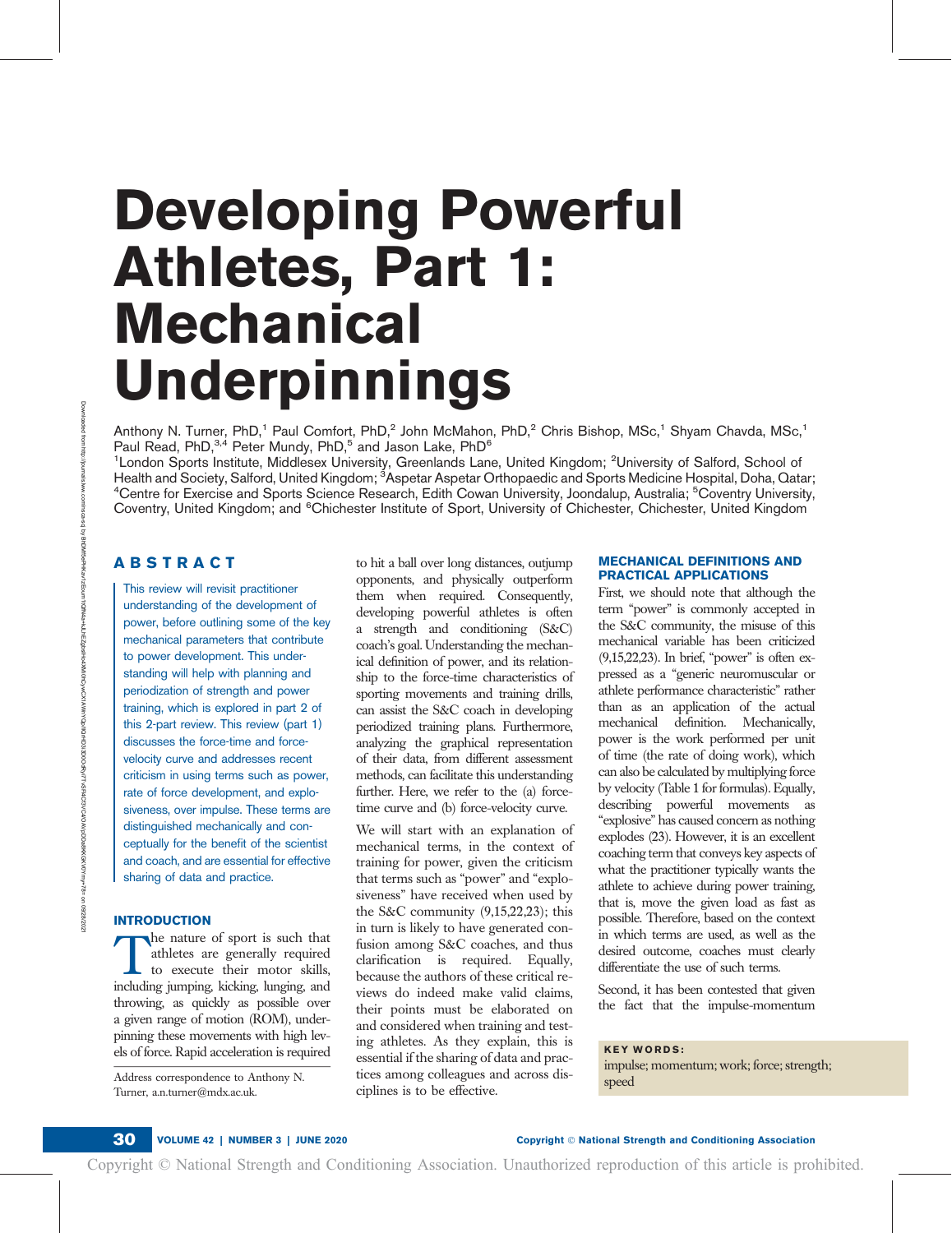| <b>Table 1</b><br><b>Mechanical definitions and practical applications</b>                                                                          |                                                                                                                            |                                                                                                                                                          |                                                                                                                                                                                                     |  |
|-----------------------------------------------------------------------------------------------------------------------------------------------------|----------------------------------------------------------------------------------------------------------------------------|----------------------------------------------------------------------------------------------------------------------------------------------------------|-----------------------------------------------------------------------------------------------------------------------------------------------------------------------------------------------------|--|
| <b>Term</b>                                                                                                                                         | <b>Practical term</b>                                                                                                      | <b>Mechanical definition</b>                                                                                                                             | <b>Mathematical formula</b>                                                                                                                                                                         |  |
| Power                                                                                                                                               | Generic neuromuscular or athlete<br>performance characteristic                                                             | Work performed per unit of time                                                                                                                          | Power = work/time or $P$<br>$= W/t$                                                                                                                                                                 |  |
|                                                                                                                                                     |                                                                                                                            |                                                                                                                                                          | where work = force $\times$<br>displacement or $F \times s$<br>And, because $(F \times s)$ /<br>time is the same as<br>force $\times$ velocity,<br>$P =$ force $\times$ velocity or F<br>$\times v$ |  |
| Explosive                                                                                                                                           | "Push/pull hard and fast"                                                                                                  | Referring to power if the athlete is<br>"driving" forcefully over a set range<br>of motion, or impulsive, if "driving"<br>forcefully within a set period | Power (as above)                                                                                                                                                                                    |  |
|                                                                                                                                                     |                                                                                                                            |                                                                                                                                                          | Impulse = force $\times$ time<br>or $J = F \times t$ (Newton's<br>second law of motion)                                                                                                             |  |
| Rate of force<br>development<br>(RFD)                                                                                                               | "Explosive strength" or the ability to<br>"push/pull hard and fast"                                                        | Change in force over given period                                                                                                                        | $RFD = \Delta F/\Delta t$ ime<br>$\Delta$ = change in                                                                                                                                               |  |
| Epoch defined<br>impulse                                                                                                                            | "Explosive strength" or the ability to<br>"push/pull hard and fast"                                                        | Impulse (or rather area under the<br>curve) over a given period                                                                                          | Impulse = $\Delta F \times \Delta t$ ime<br>$\Delta$ = change in                                                                                                                                    |  |
| Force                                                                                                                                               | Strength                                                                                                                   | Ability to accelerate a mass (Newton's<br>1st law of motion)                                                                                             | Force = mass $\times$<br>acceleration or $F = m$<br>$\times a$                                                                                                                                      |  |
| Impulse-<br>momentum<br>theorem                                                                                                                     | Momentum is not often used as a practical<br>term but may describe someone able to<br>change the speed they are moving at. | Because mass typically remains<br>constant in an S&C context, impulse<br>is directly proportional to the<br>change in velocity                           | $p = F \times t = m \times \Delta v$<br>Where $p =$ momentum                                                                                                                                        |  |
| P = power; W = work; t = time; F = force; s = displacement; v = velocity; J = impulse; $\Delta$ = change; m = mass; a = acceleration; p = momentum. |                                                                                                                            |                                                                                                                                                          |                                                                                                                                                                                                     |  |

relationship perfectly describes the requirements for "powerful" movements, strength and conditioning coaches should focus on examining net impulse and more importantly, its underpinning components: net force and time (duration of force application) (9,22,23). For example, we typically aim to calculate an athlete's power profile from their jump data, when the impulse-momentum theorem (Newton's second law of motion), which can be used to calculate jump height, is not often assessed or reported (the reader should note that takeoff velocity is derived from net propulsion impulse divided by body mass, with jump height subsequently calculated from takeoff velocity). Finally, as we note in our later analysis of Figures 1 and 2, the impulse over a given period (usually up to 0.3 seconds), or the area under the force-time curve, is comparable to rate of force development (RFD). This is because when time is constrained by the use of a given epoch, only force output can influence the outcome of both metrics. However, although both net impulse and RFD include force and time, only net impulse is directly related to the change of velocity of the object of interest (12).

It is interesting to consider why S&C coaches typically choose not to report impulse and instead concentrate on training and testing power and RFD, adopting terms such as "explosive" on route. Perhaps, the answers lie in the communication of these terms with athletes and the impact that coaching cues have on athlete learning and retention (21). For example, rather than asking an athlete to "explode," which is a very clear and conceptual term, asking them to be "highly impulsive" would likely generate confusion. Equally, referring to an athlete as "impulsive" in itself conveys a different message.

Furthermore, asking athletes to pull or push against the bar as quickly as possible so as to assess their RFD seems to explicitly convey the focus and importance of the test. Telling them to do so because we want to analyze the area under the forcetime curve or impulsivity, perhaps, may not resonate so well. These terms, if not explicit in their meaning (such as be "powerful" and "explode"), provide a conceptual guide to describe the test and the relevance of its data (e.g., "RFD"). Clearly, our intention is not to discourage the use of these terms (acknowledging that the authors routinely use them), but instead it is to highlight the fact that like many other words, they have different interpretations (here, a theoretical or mechanical definition, and a practical, coaching-orientated definition). This distinction is important to enable the unambiguous sharing of data and practice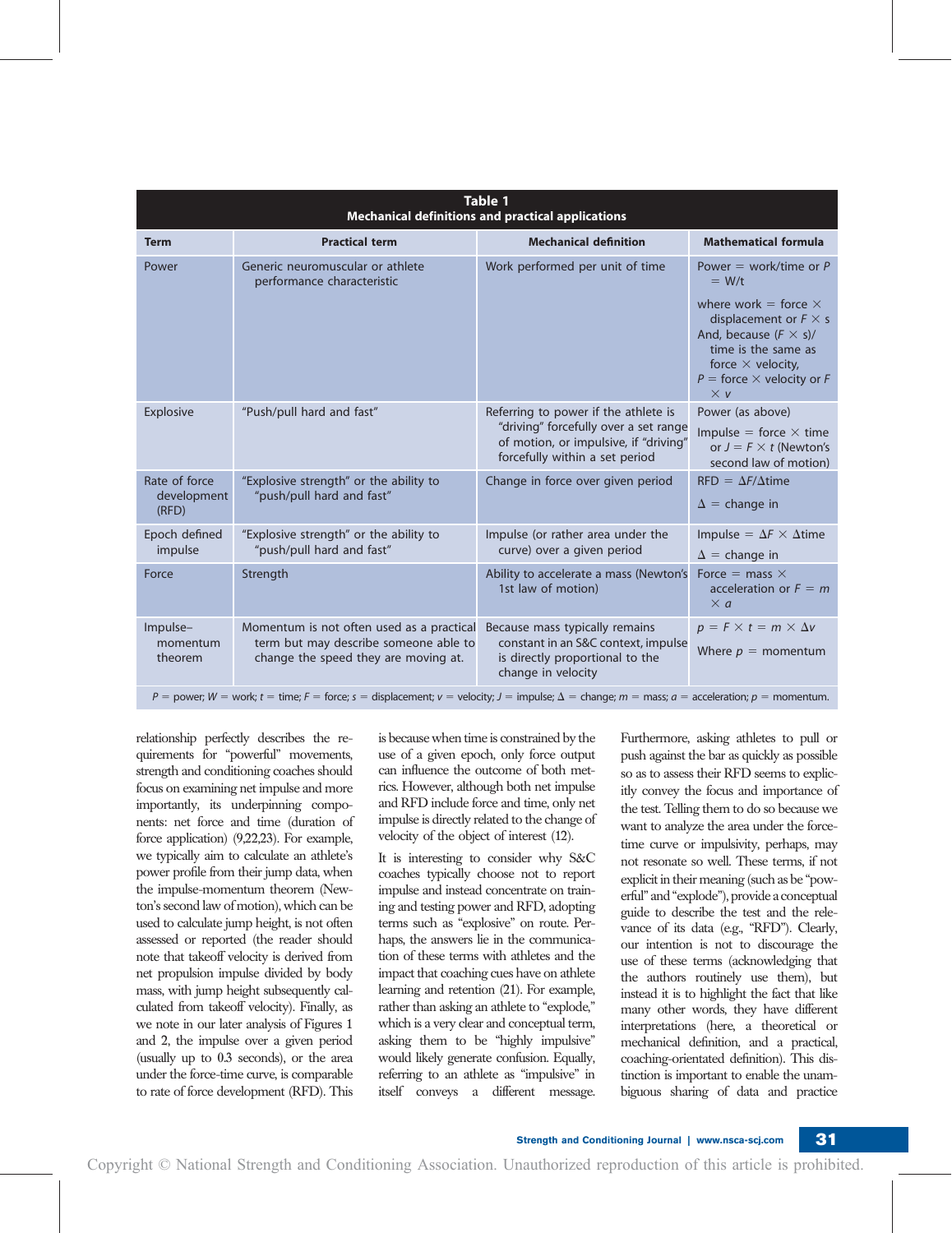

Figure 1. Force-time curve reveals that maximum force is not instantaneously developed, taking as much as 0.6–0.8 seconds to develop. The majority of athletic movements, however, occur within  $<$  0.3 seconds.

among colleagues; as S&C practitioners, we must regularly alternate between science and coaching. In summary, context determines if their use is correct. Telling an athlete, you want them to "explode" during a movement is acceptable, but such terminology should not be used within the scientific literature, unless describing the instructions given to athletes. When undertaking scientific analysis, it is important to forgo colloquial terms for mechanical ones. Table 1 summarizes key mechanical and practical terms covered throughout this article and includes all associated formulas.

#### THE FORCE-TIME CURVE

The first curve we will analyze is the force-time curve (Figure 1), which reveals that maximum isometric force is not instantaneously developed, taking  $\sim 0.6-$ 0.8 seconds to develop in the leg-press (16), and  $\sim$  2.5 seconds in the isometric midthigh pull (IMTP) (6,8). The majority of athletic movements, however, occur within 0.3 seconds (1,17,24) (Table 2) and therefore the opportunity to develop maximum force is not a time luxury afforded to most athletes; furthermore, some sporting actions are afforded more time to achieve this than others (illustrated in Figure 1). This suggests that during motor skills that are constrained by time and ROM (or rather the distance

over which they can apply force), the strongest athletes (as measured conventionally using one repetition maximum tests e.g.) are not necessarily at an advantage, but rather those who can produce the greatest force within these constraints (i.e., they have a greater RFD and thus impulse, leading to greater accelerative abilities). Using Figure 2 as an example, it is interesting to consider which athlete is best prepared for sporting competition, A or B? Athlete A would be at an advantage if maximum strength values were the objective within a non-time-constrained movement task (e.g., bench pressing), whereas athlete B would be at an advantage if the sports movement required limited time to apply the requisite force (e.g., throwing a ball). Also, consider which athlete can punch the hardest? Considering a punch, for example, involves contraction times of around 0.05–0.25 seconds (2), athlete B would likely be able to hit hardest. Although it is easy to think of sports, or rather the motor skills within them, that athlete B would be better at, it is more challenging for athlete A (rugby scrums and wrestling pins are suitable examples). In general, and across most sports, athlete B would possess the preferred capacity. By this logic, it is the first 0.3 seconds of the force-time curve that counts most, or rather, an athlete's capacity to maximize force over a given period.

It should also be noted that given these different force-time profiles, the training focus for each athlete will be different and is covered in part 2 of this review.

#### IMPULSE AND RATE OF FORCE DEVELOPMENT

Figures 1 and 2 describe the ability of an athlete to rapidly produce force (impulse capacity or RFD depending on your preference; or explosive strength if communicating with athletes). Given the significance of the initial portion of the force-time curve—that is, up to a time point considered to correspond with a particular sporting movement (e.g., 0.25 or 0.30 seconds)—it is advisable to calculate net impulse and RFD across designated epochs. To calculate impulse during an IMTP for example, one would calculate the change in force applied to the force platform by the athlete up to the time point of interest, and then multiply that change in force by the time over which it occurred. Conversely, RFD is calculated as the change in force divided by the change in time. Again, using the example of the IMTP, this would mean recording the force generated up to the time point of interest then dividing it by time. Impulse will produce a value in Newton seconds (Ns), whereas RFD will produce a value in Newtons per second  $(N \cdot s^{-1})$ . The subtle differences between them can also be seen in Figure 3, where it can be noted that their calculations (i.e., area under the curve vs. the linearly increasing force between designated time points) can result in slightly different, albeit highly correlated, results. It should also be pointed out that dividing net impulse by the athlete's mass would provide a measure of their velocity capacity (potential for acceleration if performing a dynamic task). Of course, the athlete would be constrained by the task (isometric), but theoretically this indicates how fast one could move if they were able to let go of the bar at the time point of interest. This means that the greater the impulse one can apply during this sort of task, the greater their velocity capacity, and this could have important implications for sporting performance.

Theoretically, RFD and impulse at the corresponding epoch are quantifying

Copyright © National Strength and Conditioning Association. Unauthorized reproduction of this article is prohibited.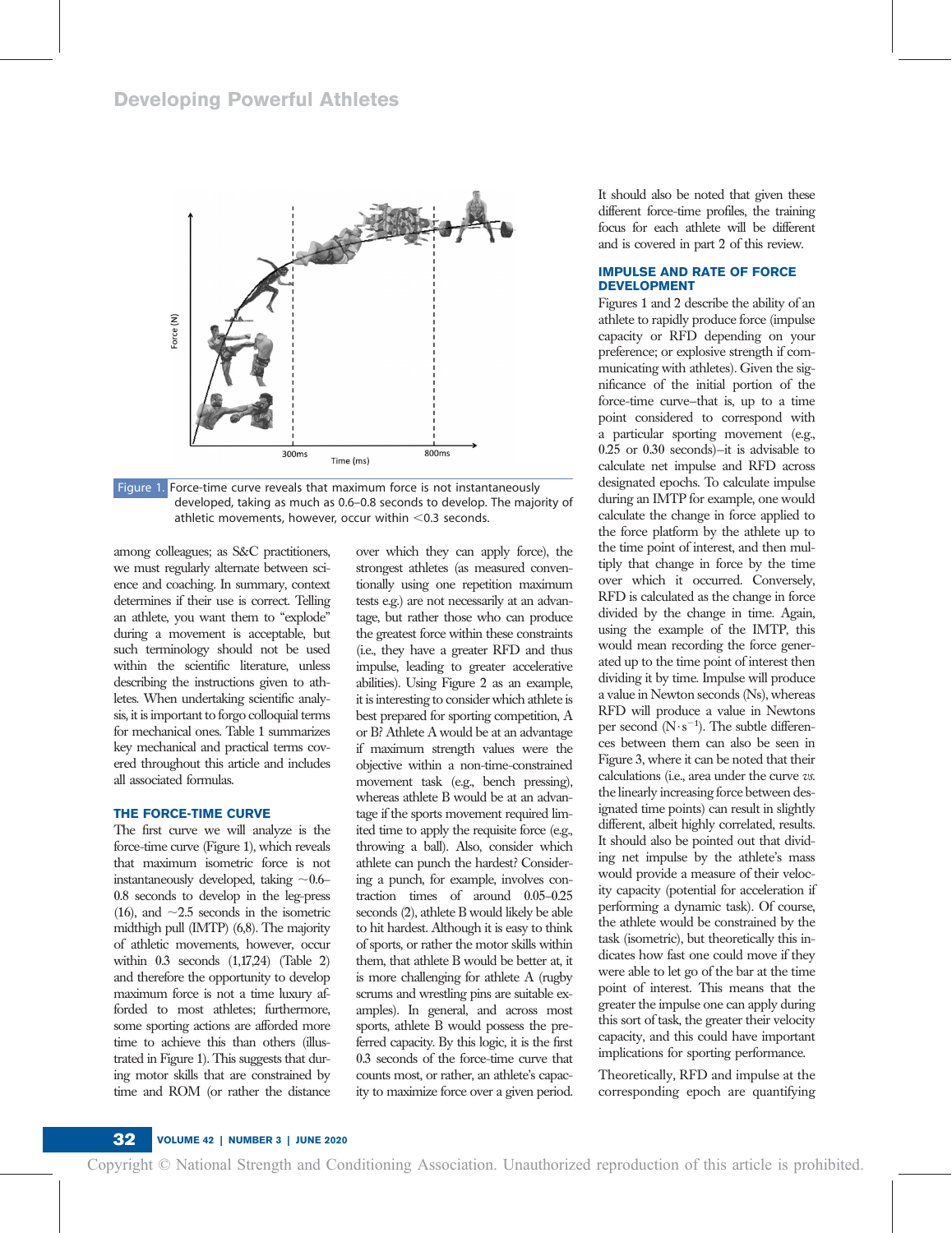| Table 2<br>Duration of "explosive" force production in various athletic movements<br>(adapted from (24)) |                                |  |  |
|----------------------------------------------------------------------------------------------------------|--------------------------------|--|--|
| <b>Sport and Motion</b>                                                                                  | Time (s)                       |  |  |
| Take-off                                                                                                 |                                |  |  |
| Sprint running                                                                                           | Men: 0.101                     |  |  |
|                                                                                                          | Women: 0.108                   |  |  |
| Long jump                                                                                                | Men: 0.105-0.125               |  |  |
| High jump                                                                                                | Men: 0.150-0.230               |  |  |
|                                                                                                          | Women: 0.140-0.180             |  |  |
| Platform diving                                                                                          | Men: 1.330 (standing take-off) |  |  |
|                                                                                                          | Men: 0.150 (running dives)     |  |  |
| Ski jumping                                                                                              | $0.250 - 0.300$                |  |  |
| <b>Delivery</b>                                                                                          |                                |  |  |
| Shot putting                                                                                             | Men: 0.220-0.270               |  |  |

similar characteristics, the ability to apply force during given periods (again because time is constrained by a given epoch, both RFD and impulse are only influenced by force). However, because impulse is directly proportional to the change in momentum, and typically this refers to the change in velocity (i.e., acceleration) of a constant mass (athlete, implement, or athlete/implement system), it may provide a more complete picture of an athlete's capacity to apply force during given periods, in addition to providing an indication to accelerate from given start points because it provides a direct performance outcome.

It is also important to consider the error associated with different variables such as RFD and impulse. Problems inherent to both include the determination of force onset (i.e., the threshold used) and factors associated with the sampling, filtering, and smoothing of the raw data; for more information on this within isometric assessments, see the study by Comfort et al. (4). Furthermore, the calculation of each metric also affects error, but potentially more so for RFD. For example, when calculating RFD, the force identified at the designated time point is divided by time (e.g., 0.25 seconds). Therefore, any error in the identification of this instantaneous time

point is amplified. For example, if  $\Delta F$ = 1000 N, then RFD = 4000  $N \cdot s^{-1}$ (i.e.,  $1,000 \times 0.25$ ), thus any error contained within the determination of  $\Delta F$ would, in this case, be multiplied by 4. However, because impulse is calculated as the area under the curve, signal noise is suppressed. For example, if force was again applied over a duration of 0.25 seconds, then impulse would equal the integral of force multiplied by 0.25. Thus, the error contained with the calculation of force is, in this example, now quartered. These calculations highlight the difference in signal noise (or error) generated when using differentiation (which examines the rate of change of a curve) versus integration (which sums small discrete areas under the curve to calculate the total area) based on calculus; the former typically increases error, whereas the latter decreases it. All that said, more studies are showing the reliability of RFD and its association with performance, and readers should familiarize themselves with these when wanting to calculate RFD; for more information on this, refer to the study by Haff et al. (5).

As a final note, and considering the aforementioned error inherent with these calculations, simply identifying force at specific time points (e.g., 0.1 seconds or whatever epoch best corresponds to a fundamental sports motor skill such as those highlighted in Table 2) is another metric that may be reported (3,7,19) and compared to previous scores to determine if change has occurred. We would speculate that this metric will continue to grow in popularity and become far more used in research and practice. This is because if force at a specific time point increases, then impulse and RFD across the same epoch must have also increased. Furthermore, because only force is being reported (and thus no calculations are required), no error is introduced through the respective calculations, and subject only to the identification of the onset of force production as detailed above. In support of this statement, this method of purely force identification at specific time points has shown good levels of reliability (intraclass correlation coefficients =  $0.95-1.00$  and  $0.921-$ 0.968), with low levels of variance  $(CV =$ 2.3–2.7% and 6.2–8.0%) (5).

#### POWER, IMPULSE, AND THE WORK-ENERGY THEOREM

In the context of jumping, there is theoretically a direct cause and effect relationship between the work performed on the system center of mass (CM) and the height jumped (work-energy theorem). Similarly, there is theoretically a direct cause and effect relationship between the impulse applied to the system CM and the height jumped (impulse-momentum theorem). Changes in the system's CM momentum are due to the net impulse applied to the system CM, which depends on the time over which the net force is applied. Conversely, kinetic energy of the system CM changes when work is performed on the system CM, which depends on the displacement over which the net force is applied. An increase in the work performed and the impulse applied would result in an increase in jump height. Therefore, as the impulsemomentum relationship is well accepted within the literature, in this section, we help to clarify the cause and effect relationships of the work-energy theorem.

Maintaining the context of jumping, the work-energy theorem states that the net work performed on an object is equal to the change in kinetic energy and is written as: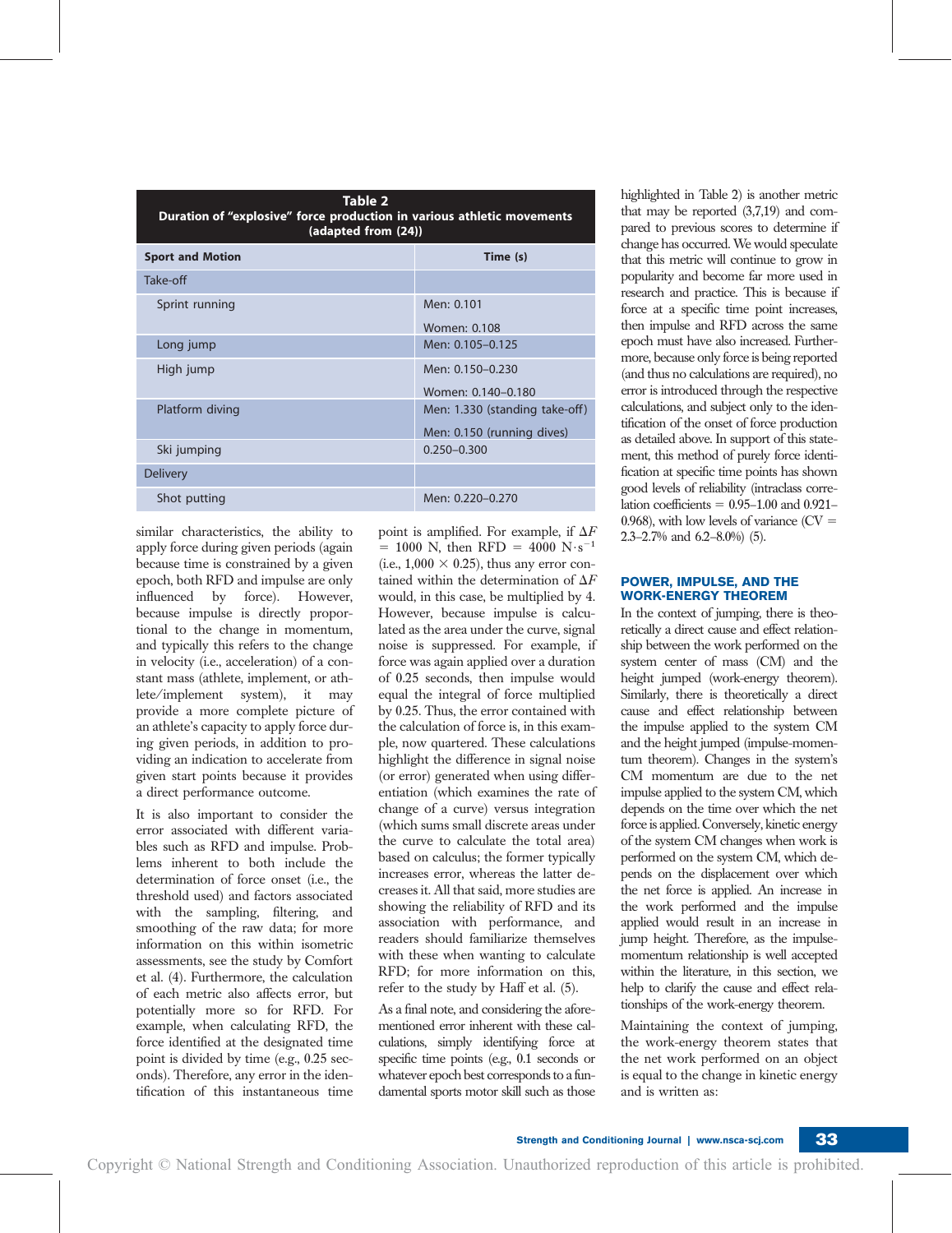

Figure 2. Which athlete is best prepared for competition, A or B? A is best if maximum strength can be expressed, whereas B is best if the sports movement was time-dependent (i.e., executed in  $<$  0.3 seconds). These figures serve to conceptualize the significance of analyzing the force-time curve, noting that increases in impulse naturally accompany increases in strength. Equally, although having a high RFD is certainly a desirable characteristic, it is still essential that an athlete produce the required force to complete the task. RFD  $=$  rate of force development.

 $W = \Delta KE$  or (assuming initial  $KE = 0$ )  $F \times s = 1/2 \times m \times v^2$ .

It is important to note that this theorem can be expanded to include other forms

of energy, but for the sake of brevity has been constrained to kinetic energy. When under the influence of a net force, the system CM accelerates as work is done on it. Given that the displacement over which the propulsion phase of jumping occurs is constrained by human anatomy (i.e., leg-length), greater work

(which is now only influenced by the force applied) performed on the system CM results in a shorter propulsion phase duration (i.e., time), as the pushoff phase is performed at a greater average velocity (i.e., velocity  $=$  displacement divided by time, with displacement in this example constrained). Therefore, average power output, which is the rate at which work is performed over the propulsion phase of jumping (remember that power equals  $[F \times s]/t$ , increases in line with increases in work, assuming displacement is constrained and optimized. In essence, the greater the work (or KE), the greater the power output and the jump height. In this scenario, power output possesses a cause and effect relationship with performance, in this case to jump height. For a worked example of the work-energy theorem and countermovement jump (CMJ) performance, readers can refer to the study by Linthorne (11).

So, for the CMJ, or a series of squat jumps in which propulsive displacement remains the same (e.g., by starting from a fixed knee angle of 90 degrees), increases in jump height would be matched by increases in power. However, let us now consider the scenario whereby we are measuring an athlete's CMJ height under progressive loads, for example, progressing from bodyweight (BW) to BW + 30 kg, BW + 50 kg,



Figure 3. Determination of rate of force development and impulse across typical epochs.

#### 34 VOLUME 42 | NUMBER 3 | JUNE 2020

Copyright © National Strength and Conditioning Association. Unauthorized reproduction of this article is prohibited.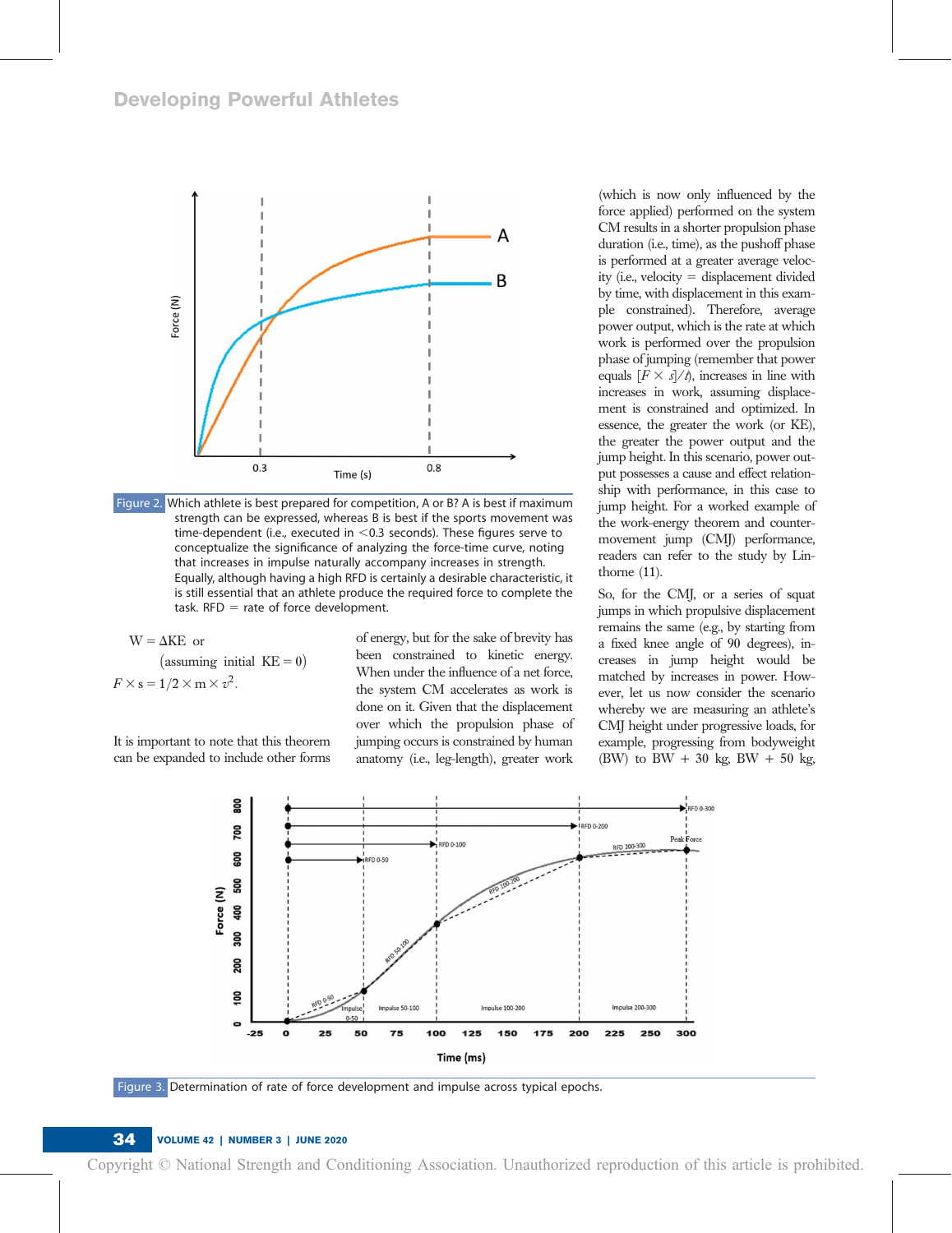and finally  $BW + 80$  kg. In this example, the changes (reductions) in jump height will no longer perfectly align to the changes (also reductions) in power, with the reasons behind this going some way in explaining why jump height has recently fallen out of favor with the S&C community, who now instead see the process (i.e., the jump strategy) as a far better performance indicator than the output (i.e., jump height). Anecdotally, we would have all noted that as load increases during a CMJ, the athlete's jump strategy will change to compensate. That is, under heavier loads, athletes may perform a greater dip or countermovement, in which they lower their CM further, thereby increasing the ROM (and thus work) and time over which they can apply force (to overcome a progressively heavier system mass). Under these conditions, where propulsive displacement increases with load and thus differs between conditions, the relationship between power and jump height weakens. Couple this with the fact that jump height is determined by velocity at takeoff, so if distance increases along with time, and if velocity is distance divided by time, then velocity will continually decrease with increases in system mass. Thus, the disparity between jump height and power is a consequence of power being a product of force and velocity, and in this example, force potentially compensating for the decrease in velocity thus reducing the loss of power output. Finally, and just to reiterate our earlier point, if we now constrain displacement, that is, the countermovement was controlled or they performed a squat jump from a set knee angle, across these various loaded conditions, then jump height and power would again be highly correlated. However, in doing so, we must be mindful that this may reduce the ecological validity of the test and is thus a tradeoff we must be aware of when constraining displacement so that we can define power from jump height.

Now we must turn to another pertinent area within this context, and one which centers on the question of whether S&C coaches should be reporting impulse (or

work) when testing athletes (rather than power), and if we should, should they be using training loads that maximize net pushoff impulse, rather than those that maximize power output? The answer to this is perhaps best demonstrated by Mundy et al. (14) who profiled athletes across a series of progressively loaded jumps. Their study found that net impulse during the CMJ continually increased from an unloaded condition through to a 75% body mass (BM) loaded condition, at which point it started to decrease up until the athlete was only just able to jump (100% BM condition). These results can be explained by noting that as barbell load increases (and thus system mass), the change in velocity decreases (noting that velocity is zero at the beginning of the propulsion phase). However, across all loaded conditions, the decrease in average velocity was not proportional to the increase in system mass (13, 25, 34, and 44% vs. 25, 50, 75, and 100% respectively). Simply put, mass increases more than velocity decreases, therefore, momentum continues to increase. So, although it is tempting to hypothesize that jump training with barbell loads of 75% of BM should be advocated (acknowledging that this notion is yet to be tested), we must note that the maximal impulse achieved by this load is a consequence of increasing mass, which has come at the expense of movement velocity and time (in this example, an extended pushoff duration). Arguably, the sporting arena requires that changes in range of motion (or displacement) are performed at high velocities, within time-constrained motor skills, and thus this training prescription may not optimally transfer to performance. Perhaps, power has become such a popular variable to report as high values also depend on at least moderate velocities, thus conforming to the demands of sport; when only one value is captured, power can at least control for sport specificity, given that force and velocity exhibit an inverse relationship (as discussed in the subsequent section).

In summary, it is important to note that net impulse may be maximized by either increasing the magnitude of the net force applied, or the duration for which the application occurs (with the latter causing a decrease in velocity if ROM is not increased). For example, Figure 4A illustrates 2 force-time and velocity-time traces for a CMJ, completed by the same athlete. Of note, jump height and thus net impulse is the same in both trials, but the strategy used to achieve each is different. In one trial (black line), the braking net impulse was characterized by a larger force and shorter time (and is thus representative of a desirable performance outcome in sport), while in trial 2 (gray line), the opposite occurred (13). Conversely, work can be maximized by either increasing the net force or the displacement over which the application occurs, with power then maximized through the duration for which the application occurs. When referring to Figure 4B, the athlete (the same athlete who was discussed above) produced identical mechanical work but through a larger force and shorter propulsion displacement in trial 1 (black lines) versus trial 2 (gray lines). Given the time and ROM constraints of most sporting activities, choosing a strategy that increases impulse or work by virtue of an increase in time or displacement may not be most suitable (again we should note that this is an untested statement). Therefore, when assessing impulse, our focus would need to be on both how much force was produced and how long it took to apply it. Because we want to improve both variables in our athletes, reporting these in addition to impulse is far more informative. The same statement can be made for power, in that the underpinning force, displacement, and time components must be considered. Clearly, an athlete who takes too long to complete a particular movement (whether that be a training exercise of sporting action) lacks one of, or a combination of, strength, RFD (explosive strength), or technical ability. The force-time curve should positively change as these components are improved; thus, analyzing the actual force trace is advocated.

#### POWER AND THE FORCE-VELOCITY CURVE

The final curve to analyze is the forcevelocity curve (Figure 5), which practitioners often use to identify training loads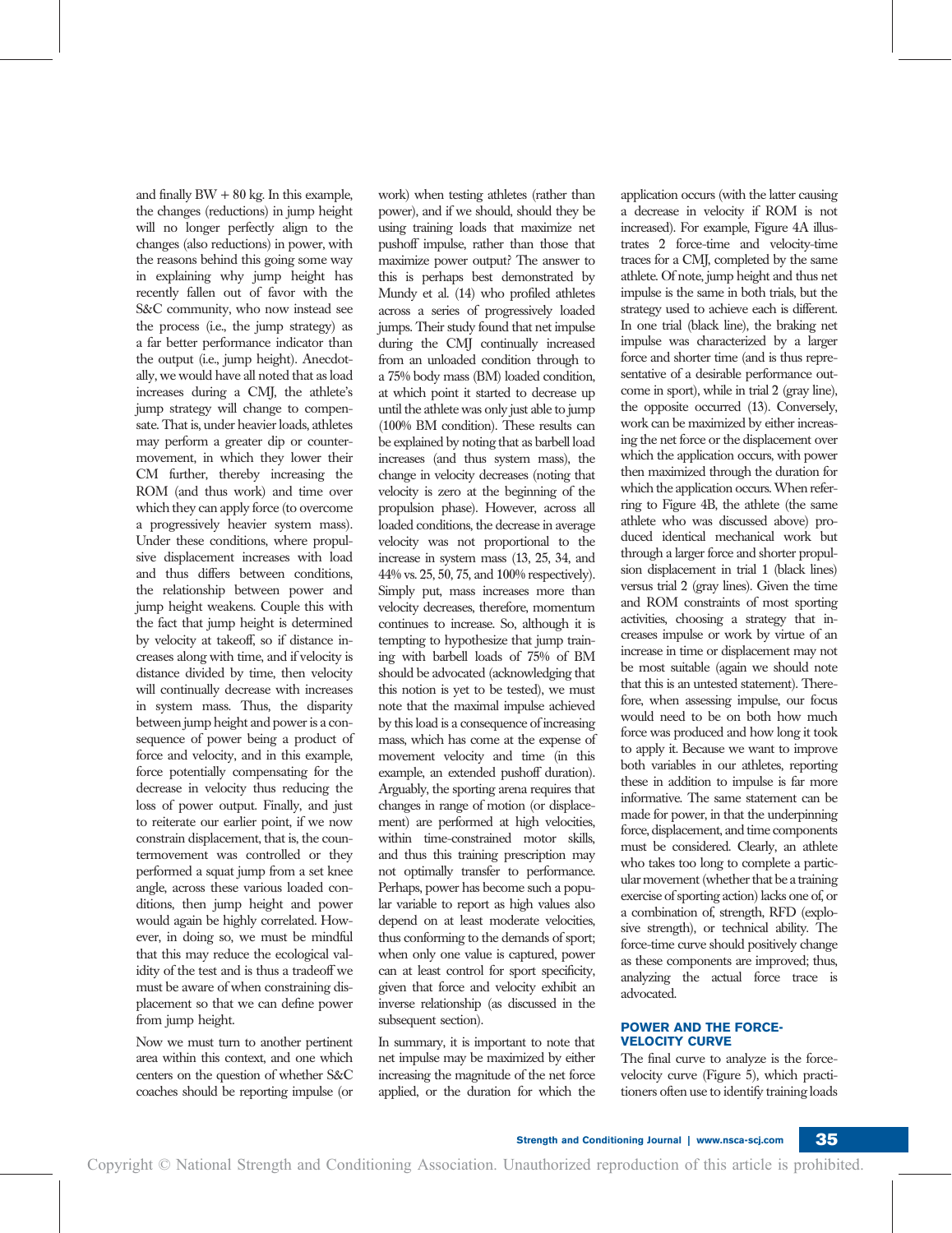

Figure 4. (A and B) Graph 4A shows an example force-time record for a countermovement jump, between the onset of movement and takeoff, performed by the same athlete (body mass 71.8 kg) who jumped identical heights (as determined by the same takeoff velocity [dashed lines]). The athlete achieved an almost identical unweighting and braking phase net impulse 95–96 N $\cdot$ s but her braking phase net impulse was characterized by a larger force and shorter time in trial 1 (black lines) versus trial 2 (gray lines). In graph 4B, the athlete produced identical mechanical work but through a larger force and shorter propulsion displacement in trial 1 (black lines) versus trial 2 (gray lines). For clarity, the dashed part of the force-displacement curves represents the countermovement (combined unweighting and braking) phase of the countermovement jump.  $PF = peak$ force;  $PT =$  phase time (13).

corresponding to maximal power output (and how this changes over time), as well determining adaptations to training centering on the ability to produce force at high and low velocities. The reader should note that for athlete testing and training purposes, the force and velocity relationships generally noted and reported within S&C (including herein)

pertain to an analysis of the concentric (propulsive) portion of whole-body movements (such as jumps, squats, and weightlifting derivatives), as opposed to those based on force and fascicle shortening as reported in the seminal research (Wickiewicz et al., (20)) and Komi (10). Also, because we require our athletes to always be "explosive" when lifting,

movement velocity (of the body or barbell) is an outcome of resistive load, in that light loads will enable fast velocities, whereas heavy loads will generate slow velocities. These differences also explain why in S&C we typically define a more linear relationship between force and velocity, rather than the parabolic curve illustrated in single muscle fibers (and equally why some prefer to refer to the curve as a load-velocity curve).

In fully explaining and using the forcevelocity curve, we must first address the quantitative and perhaps more sportfocused definition of power  $(P)$ , that is, force multiplied by velocity  $(P = F \times v)$ , hence the force-velocity curve. Logic dictates, therefore, that an increase in either variable (i.e.,  $F$  or  $v$ ) will increase power if the other variable remains constant. Figure 5 illustrates that high forces are produced at low velocities, whereas high velocities generate low forces; thus, an inverse relationship exists between them. Theoretically, the highest values for power are produced when an optimal compromise between them is reached (but is exercise, athlete, and measurement method dependent). Such understanding deems that the placement of a sport motor skill on the forcevelocity curve will depend on the mass of the object to be moved, given sporting actions call for the movement to be executed as quickly as possible within a given range of motion. For example, a rugby union tackle requires larger forces relative to those required to pitch a baseball and are hence at opposite ends of the curve. Because most sports require a variety of motor skills that span the entire force-velocity curve (Figure 6), it is considered prudent to ensure that training programs adequately cover all points. This is achieved through manipulation of exercise modality and/or training load and is discussed further in part 2 of this two-part review.

When it comes to identifying power, some researchers have sought to identify the peak instantaneous power, as opposed to average power (which has been the focus so far); this, however, may be seen as academically interesting rather than practically relevant. For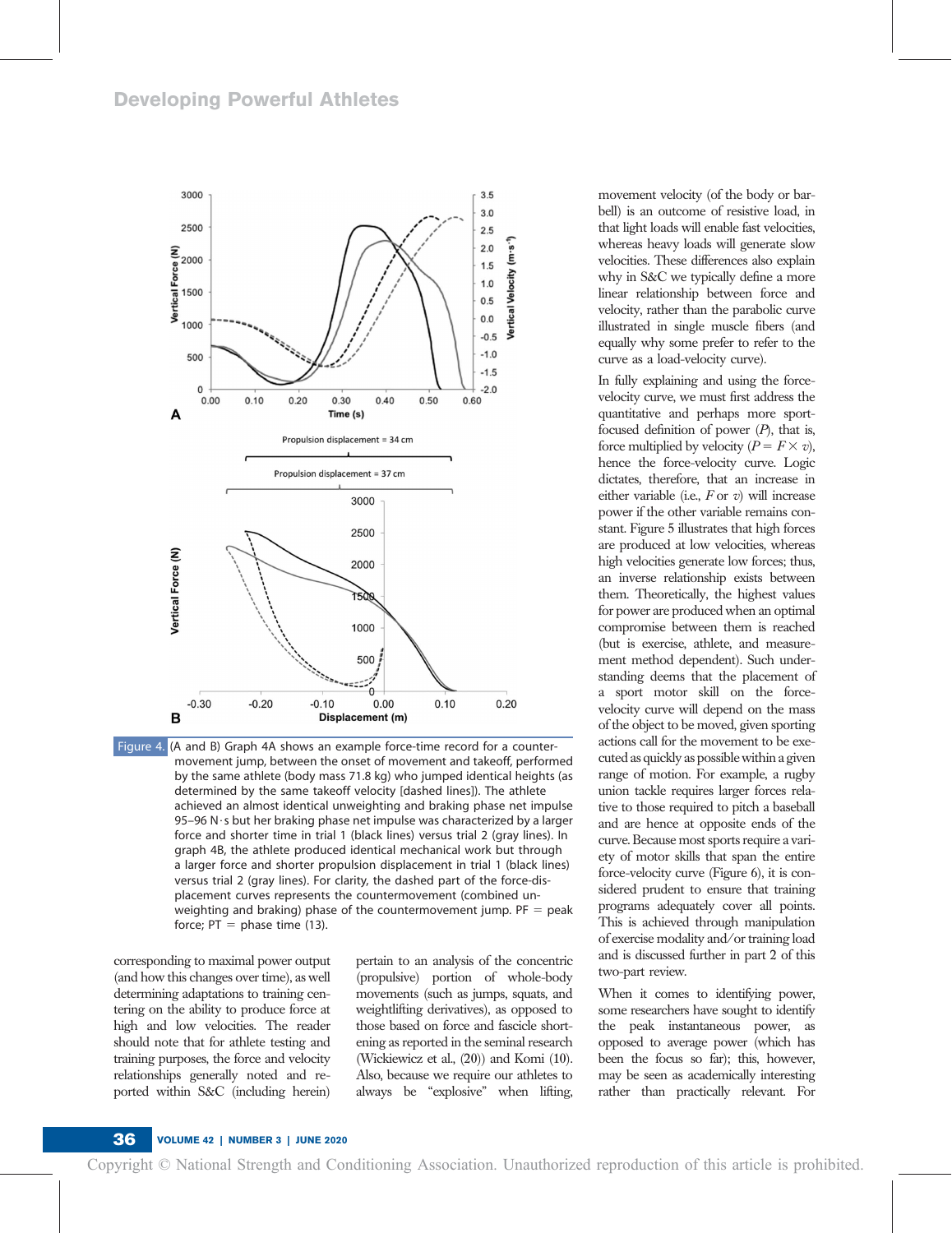

Figure 5. Theoretical illustration of the F-V relationship.

example, Mundy et al. (14) found that for the loaded CMJ, the majority of betweenparticipant differences in peak power were either smaller than the CV, or the smallest worthwhile change. Also, of note, this variable only represents a  $\sim$ 1 ms period (if data collected at 1,000 Hz), which only corresponds to  $\sim$ 1% of the propulsion phase. From a mechanistic perspective, average power may be a better proxy marker for performance. Unlike peak instantaneous power, average power is typically found at the same load for all athletes; in the CMJ, this is typically at body mass (18). As intraindividual variation cannot explain the decreases





observed in average power as load increases, Mundy et al. (14) explained it at a system level using mechanical theory. As external load increases, the mechanical work (recall that work = force  $\times$ displacement) required to jump the same height must then also increase. Because countermovement displacement is limited by human anatomy (when aiming to optimally use the stretch-shortening cycle), more force must be applied. However, we are progressively unable to compensate for the decreases in average velocity caused by additional loads (or rather our inability to meet them, given our capacity to generate force), which presents itself as an increase in propulsion phase duration. Therefore, the decreases observed in power (recall that power  $=$ work/time) may be explained by the increased time required to perform mechanical work, over an anatomically constrained propulsion phase.

#### CONCLUSION AND PRACTICAL APPLICATIONS

All metrics, i.e., power, RFD, and impulse, can be used to effectively monitor athlete progress and define training windows. When impulse is used, however, it is also important to capture changes in this metric with respect to changes in force and time, and in all cases, it is informative to include the force-time and force-velocity curves. From a sport performance perspective, however, it is worth remembering that the goal is generally to increase force (at high and low velocities), while simultaneously reducing the duration over which force is applied. When reporting and assessing the ability of an athlete to quickly produce force, we advise practitioners and researchers to consider simply identifying force at specific time points (e.g., 0.1–0.3 seconds). This is because if force at a specific time-point increases, then impulse and RFD across the same epoch must have also increased (if body weight remains constant); furthermore, this method limits error. Finally, when reporting scientific findings, it is important to forgo colloquial terms for mechanical ones. However, while coaching, telling an athlete you want them to "explode" during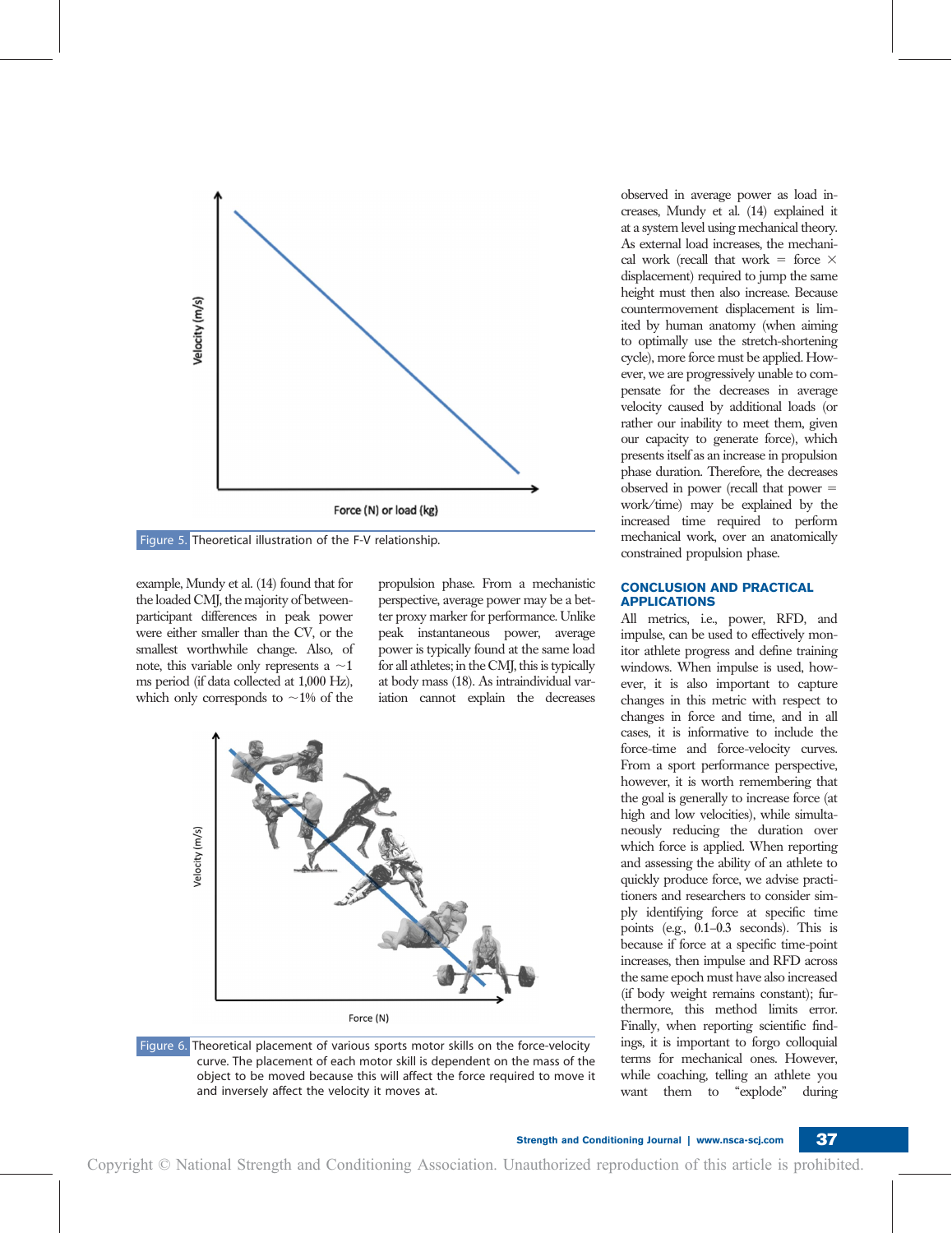## Developing Powerful Athletes

a movement is acceptable because it appropriately infers the desired intent.

Conflicts of Interest and Source of Funding: The authors report no conflicts of interest and no source of funding.



Anthony N. Turner is an associate professor in strength and conditioning, and the director of postgraduate programmes in sport at the London Sport Insti-

tute, Middlesex University.



Paul Comfort is a reader and strength and conditioning coach and programme leader in MSc strength and conditioning at the University of Salford and adjunct

professor at Edith Cowan University.





is a lecturer in sports biomechanics and strength and conditioning at the University of Salford.



Chris Bishop is a strength and conditioning coach at the London Sport Institute, Middlesex University, where he is also the programme leader in

MSc strength and conditioning.



Shyam Chavda is a strength and conditioning coach and technical tutor at the London Sport Institute, Middlesex University and the lead coach for the

Middlesex University weightlifting club and a regional coach for British Weightlifting.



Paul Read is a strength and conditioning coach and clinical researcher at Aspetar Orthopaedic and Sports Medicine Hospital.

Peter Mundy is an assistant pro-





a reader in Sport and Exercise **Biomechanics** and program leader in MSc Strength and Conditioning in the Department

of Sport and

Exercise Science at the University of Chichester.

#### REFERENCES

1. Aagaard P. Training –induced changes in neural function. Exerc Sport Sci Rev 32: 61–67, 2003.

#### 2. Aagaard P, Simonsen E, Andersen J, Magnusson P, Dyre-Poulsen P. Increased rate of force development and neural drive of human skeletal muscle following resistance training. J Appl Physiol 93: 1318–1326, 2002.

- 3. Chavda S, Turner A, Comfort P, et al. A practical guide to analysing the force-time curve of isomeric tasks in Excel. Strength Cond J 42: 26–37, 2020.
- 4. Comfort P, Dos'Santos T, Beckham G, et al. Standardization and methodological considerations for the isometric mid-thigh pull. Strength Cond J 41: 57–79, 2018.
- 5. Haff G, Ruben R, Lider J, Twine C, Cormie P. A comparison of methods for determining the rate of force development during isometric midthigh clean pulls. J Strength Cond Res 29: 386–395, 2015.
- 6. Haff G, Stone M, O'Bryant H, et al. Forcetime dependent characteristics of dynamic and isometric muscle actions. J Strength Cond Res 11: 269–272, 1997.
- 7. James L, Roberts L, Haff G, Kelly V, Beckman E. Validity and reliability of a portable isometric mid-thigh clean pull. J Strength Condi Res 31: 1378–1386, 2017.
- 8. Kawamori N, Rossi S, Justice B, et al. Peak force and rate of force development during isometric and dynamic mid-thigh clean pulls performed at various intensities. J Strength Cond Res 20: 483–491, 2006.
- 9. Knudson D. Correcting the use of the term power in the strength and conditioning literature. J Strength Cond Res 23: 1902– 1908, 2009.
- 10. Komi P. Measurement of the force-velocity relationship in human muscle under concentric and eccentric contractions. In. Biomechanics III (Vol 8), 1973. pp. 224– 229.
- 11. Linthorne N. Analysis of standing vertical jumps using a force platform. Am J Phys 69: 1198–1204, 2001.
- 12. McBride J, Kirby T, Haines T, Skinner J. Relationship between relative net vertical impulse and jump height in jump squats performed to various squat depths and with various loads. Int J Sports Physiol Perform 5: 484–496, 2010.
- 13. McMahon J, Suchomel T, Lake J, Comfort P. Understanding the key phases of the countermovement jump force-time curve. Strength Cond J 40: 96–106, 2018.
- 14. Mundy P, Smith N, Lauder M, Lake J. The effects of barbell load on countermovement vertical jump power and net impulse. J Sports Sci 35: 1781–1787, 2017.

#### 38 VOLUME 42 | NUMBER 3 | JUNE 2020

Copyright © National Strength and Conditioning Association. Unauthorized reproduction of this article is prohibited.

fessor in biomechanics and